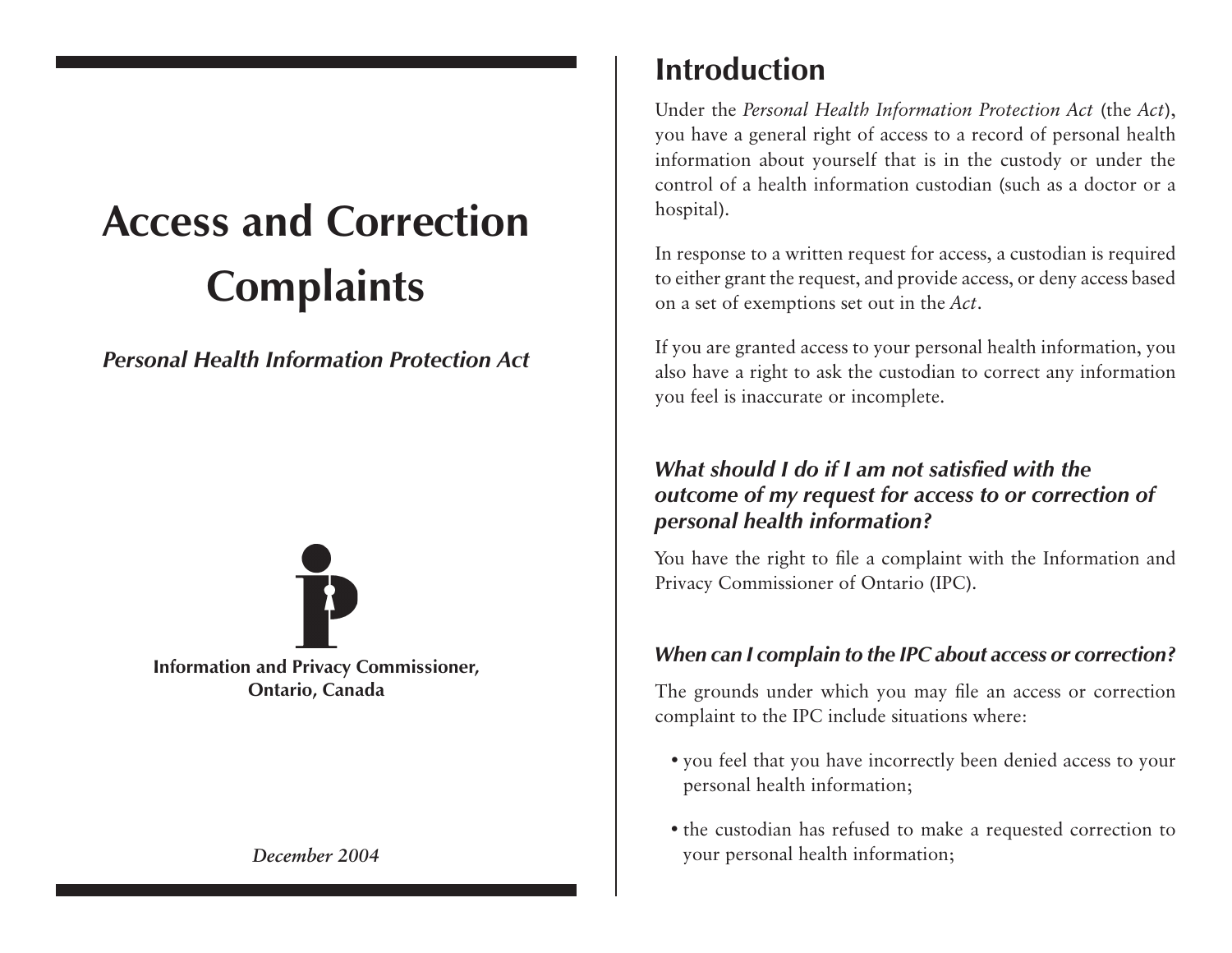- more than 30 days has passed since you made a request for access or correction, and you have not received a decision; or
- the custodian has sent you an estimate of fees that you think is excessive.

# *How do I file a complaint with the IPC?*

All complaints to the IPC must be in writing. Potential complainants should either write a letter to the IPC, or fill in the access/correction complaint form that is available from the IPC's website: http:// www.ipc.on.ca/docs/accfrm-e.pdf . If you decide to use this form, it should be printed and mailed to the *registrar* of the IPC. This form cannot be submitted electronically.

Along with this form, you should attach a copy of the decision letter from the custodian, a copy of your original request (if available), and any other relevant documentation.

# *Is there a cost associated with filing a complaint?*

No, there is no cost to file an access or correction complaint.

# *How long do I have to submit my complaint?*

You are required to submit your complaint within *six months* from the time when the custodian refused or was deemed to have refused your request.

## *What is a deemed refusal?*

If a custodian does not respond to your request for access or correction within the time frame set out in the *Act* (normally 30 days), the custodian is deemed to have refused your request.

# *What will the IPC do with my complaint?*

The *registrar* at the IPC will review your complaint to determine how your file should be dealt with. At this point, you may be contacted by an *intake analyst*, who will obtain more information, further explain the complaint process or redirect you to another organization that may be in a better position to deal with your situation.

In some cases, an *intake analyst* may make an order resolving the complaint, such as where a custodian is deemed to have refused an access request.

For all other matters, the *intake analyst* can either dismiss the complaint (for example, if the matter is outside the IPC's jurisdiction) or refer the complaint to the next stage in the complaint process.

# *Assuming my complaint proceeds, what happens next?*

You will receive written confirmation outlining the process that the *registrar* has decided is most appropriate for your situation.

Because the IPC attempts to resolve as many matters as possible through informal means, most access or correction files will be streamed to mediation. However, in some cases, access or correction complaints will be forwarded directly to adjudication.

# *What happens at the mediation stage?*

Mediation is the process by which the IPC tries to assist you and the custodian to either reach a full or partial settlement of your complaint, or to clarify the matters at issue in your complaint.

Mediation can also be successful in helping the parties to understand the *Act*.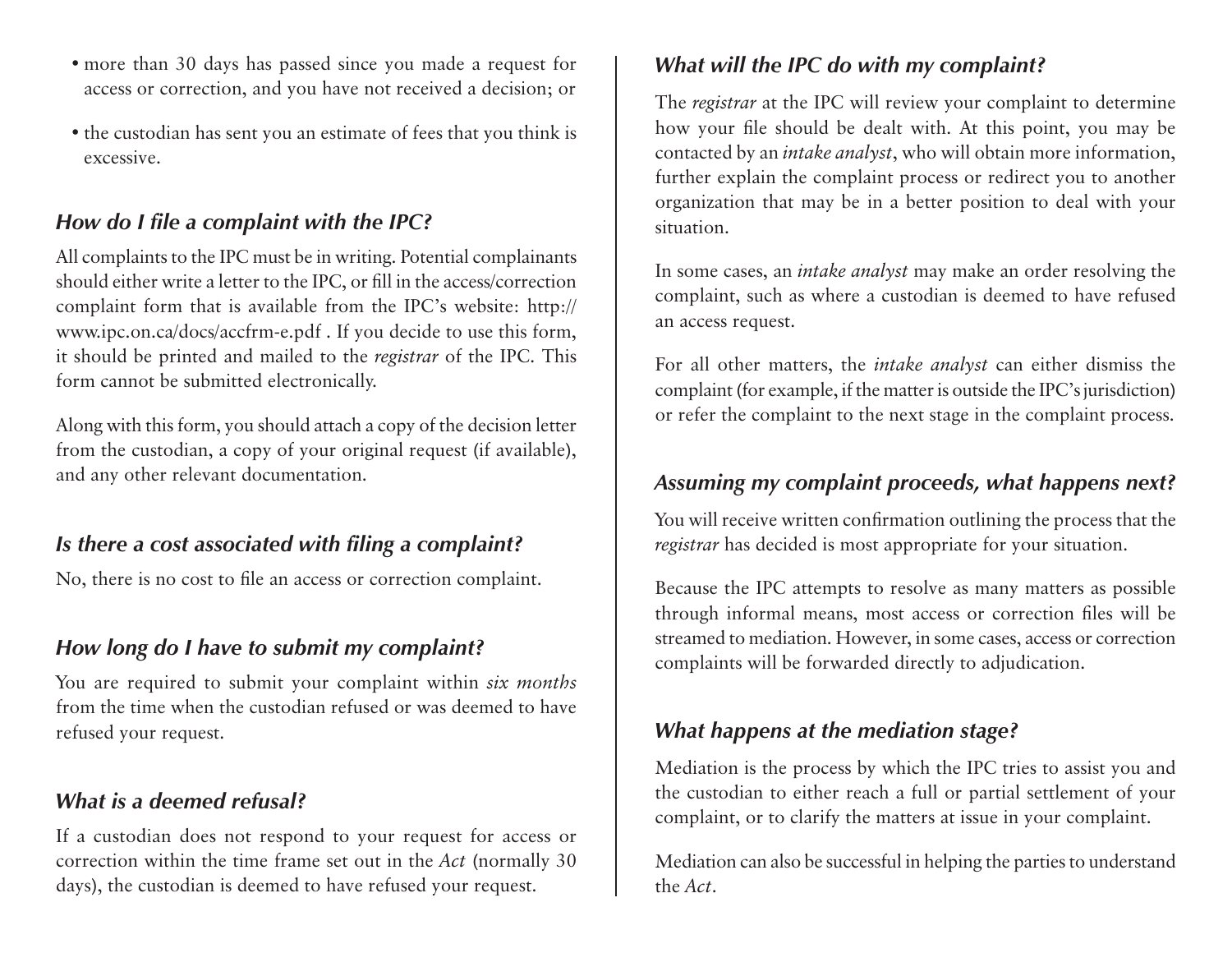# *How does mediation work?*

Successful mediation requires the commitment of all the parties. The role of the *mediator* is to help build this commitment and to facilitate discussion and negotiation.

As the complainant in an access or correction matter, you can help the process by approaching mediation with an open mind, a willingness to listen to the views of the other parties, and a commitment to be flexible in order to reach a compromise.

The *mediator* needs all relevant information you have that relates to your complaint, including copies of all relevant correspondence, and a description of the information at issue.

# *If mediation is unsuccessful, what happens next?*

Our experience has been that mediation is often successful in resolving most matters that come to the attention of the IPC. However, in the event that your complaint cannot be fully settled, you will receive a *mediator*'s report that summarizes what has happened regarding your complaint to date, and identifies all of the issues that have yet to be resolved. After you have had a chance to review and comment on this report, the file is forwarded to adjudication.

# *What happens in Adjudication?*

The file will be forwarded to an *adjudicator*, who will conduct a review. A review commences when the *adjudicator* prepares a notice of review, which is sent to all the parties involved. Normally, the parties involved in an access or correction complaint will just be you and the custodian. In some instances, it is possible that the IPC will notify and involve other parties as well.

The notice of review sets out the issues that the *adjudicator* feels need to be resolved in order to dispose of the complaint.

# *What kind of review takes place?*

Reviews are usually conducted in writing, and in most cases, all parties to the review are provided with an opportunity to submit written representations on all the issues raised in the notice of review.

Representations are your opportunity to express your position about the complaint, and your chance to explain why you disagree with the position taken by the custodian. The more specific your representations, the more useful they will be to the *adjudicator*. Representations must be received by the date stipulated in the notice of review.

# *Are the representations shared?*

Each party's representations will be shared with the other parties to the complaint, unless there is an overriding confidentiality concern. When submitting your representations, you must indicate which, if any, portions of your representations you wish to be withheld, and the reasons for that request.

# *Are all parties required to submit representations?*

In some cases, the *adjudicator* may decide that a complaint may be decided in favour of a given party without having received representations from that party. In such cases, the party will not be invited to submit representations.